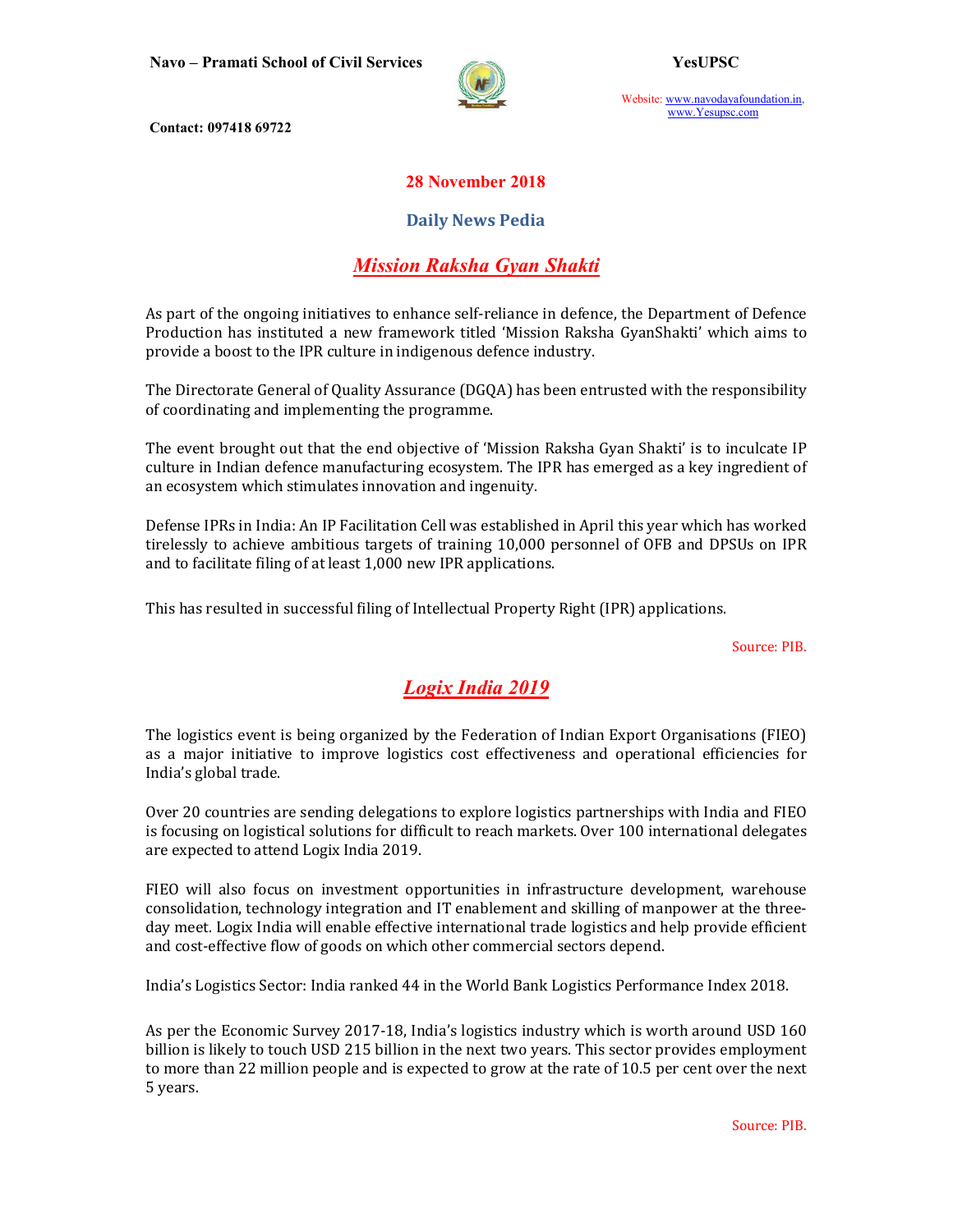# Gene editing

Genes contain the bio-information that defines any individual.

Physical attributes like height, skin or hair colour, more subtle features and even behavioral traits can be attributed to information encoded in the genetic material. An ability to alter this information gives scientists the power to control some of these features.

Gene "editing" — sometimes expressed in related, but not always equivalent, terms like genetic modification, genetic manipulation or genetic engineering — is not new. It is widely practised in agriculture, to increase productivity or resistance to diseases, etc. But even in agriculture, genetic modification is a subject of major debate, especially in developing countries, including India.

CRISPR Technology

CRISPR (short for Clustered Regularly Interspaced Short Palindromic Repeats) technology is a new and the most efficient, tool for gene "editing" developed in the last one decade.

The technology replicates a natural defence mechanism in bacteria to fight virus attacks, using a special protein called Cas9. CRISPR-Cas9 is a simple, effective, and incredibly precise technology.

About Cyclone Gaja

Source: The Hindu.

It was the first cyclone to move towards Tamil Nadu in 2018.

The earlier two named Daye and Titli had made landfall along the Odisha coasts, brought heavy rainfall and damaged the coastal districts of Odisha and Andhra Pradesh.

Though most of the low pressure areas are formed in the Bay of Bengal or the Arabian sea, some have their roots elsewhere. Gaja is one such cyclone. Usually, such cyclones are formed when remnants of typhoons from the Pacific Ocean come into the Indian Ocean or the Bay of Bengal and re-intensify into cyclones when they find warm ocean waters in these regions.

Cyclone Gaja could have formed from a remnant of Super typhoon Yutu, which had devastated the Philippines in the last week of October.

Extent of damage caused by the cyclone:

- $\triangleright$  The suffering, the loss, and the displacement in the districts of Tiruvarur, Nagapattinam, Thanjavur and Pudukottai districts is of an enormous magnitude.
- $\triangleright$  In its report to the Centre, the Tamil Nadu government has estimated the number of people rendered homeless at 3.7 lakh, and houses destroyed at 3.4 lakh.
- $\triangleright$  The cyclone has crippled agriculture and livelihoods in a fertile region, felling thousands of productive trees and killing livestock.
- $\geq$  Between 60% and 80% of the coconut trees in the region have fallen, hobbling Tamil Nadu's farmers, who contribute a quarter of India's coconuts with the highest unit yield.

Source: The Hindu.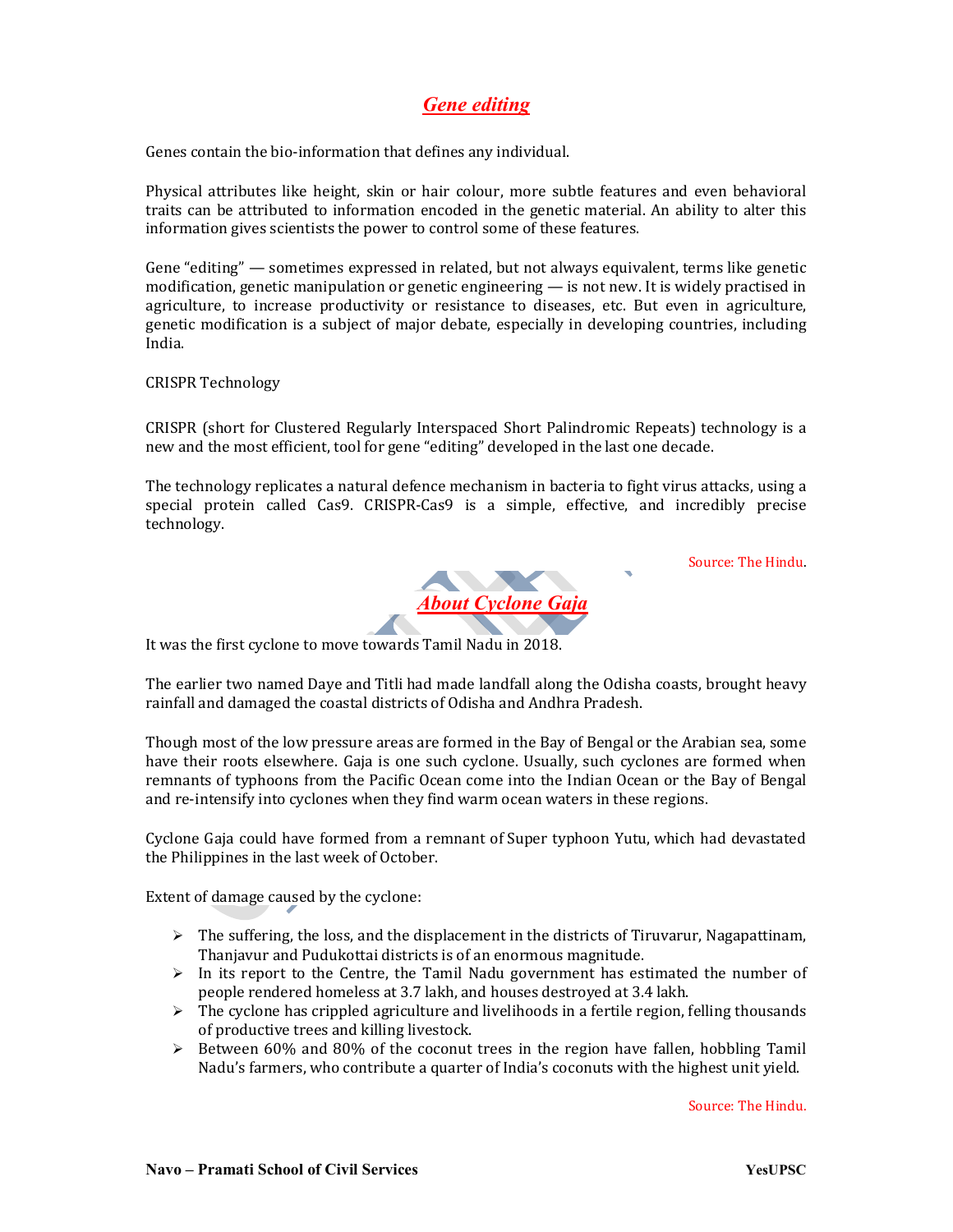## ISRO to launch new imaging satellite HysIS on Thursday

ISRO's workhorse rocket PSLV-C43 will carry India's earth observation satellite HysIS and 30 co-passenger satellites, including 23 from the US, from Sriharikota on November 29.

HysIS, the country's first hyperspectral imaging satellite for advanced Earth observation will be launched from Sriharikota. It is the primary satellite of the PSLV-C43 mission. The satellite will be placed in 636 km polar sun synchronous orbit (SSO) with mission life of five years.

The co-passengers of HysIS include one micro and 29 nano satellites from eight different countries, the agency said, adding, all these satellites will be placed in a 504 km orbit by PSLV-C43. The countries comprise United States of America (23 satellites), Australia, Canada, Columbia, Finland, Malaysia, Netherlands and Spain (one satellite each).

HysIS will be the third longest mission of PSLV. The longest mission, C-40 in 2018, lasted two hours and 21 minutes and put 31 satellites to orbit. In September 2016 and C-35 lifted eight satellites in a flight lasting two hours and 15 minutes.

Significance of the launch: The technology will be an added advantage of watching over India from space for a variety of purposes such as defence, agriculture, land use, minerals and so on. It can also be highly useful in marking out a suspect object or person and separate it from the background which could aid in detecting transborder or other stealthy movements.

Source: The Hindu.



The primary goal of HysIS is to study the Earth's surface in visible, near-infrared and shortwave infrared regions of the electromagnetic spectrum.

HysIs in space can provide well-defined images that can help to identify objects on Earth far more clearly than regular optical or remote sensing cameras.

In 2008, a small 83-kg demonstration microsatellite called IMS-1 (Indian Mini Satellite-1) was launched as a secondary passenger with Cartosat-2A. In the same year, it put a HysSI or Hyper spectral Imager on the first lunar mission Chandrayaan-1 and used it to scan Moon's surface for minerals.

PSLV: PSLV is ISRO's third generation launch vehicle and is a four-stage launch vehicle with alternating solid and liquid stages and engines. It can carry up to 1,750 kg of payload into polar SSO of 600 km altitude. Additionally, PSLV has been used to launch planetary missions and also satellites into Geosynchronous Transfer Orbit.

Source: The Hindu.

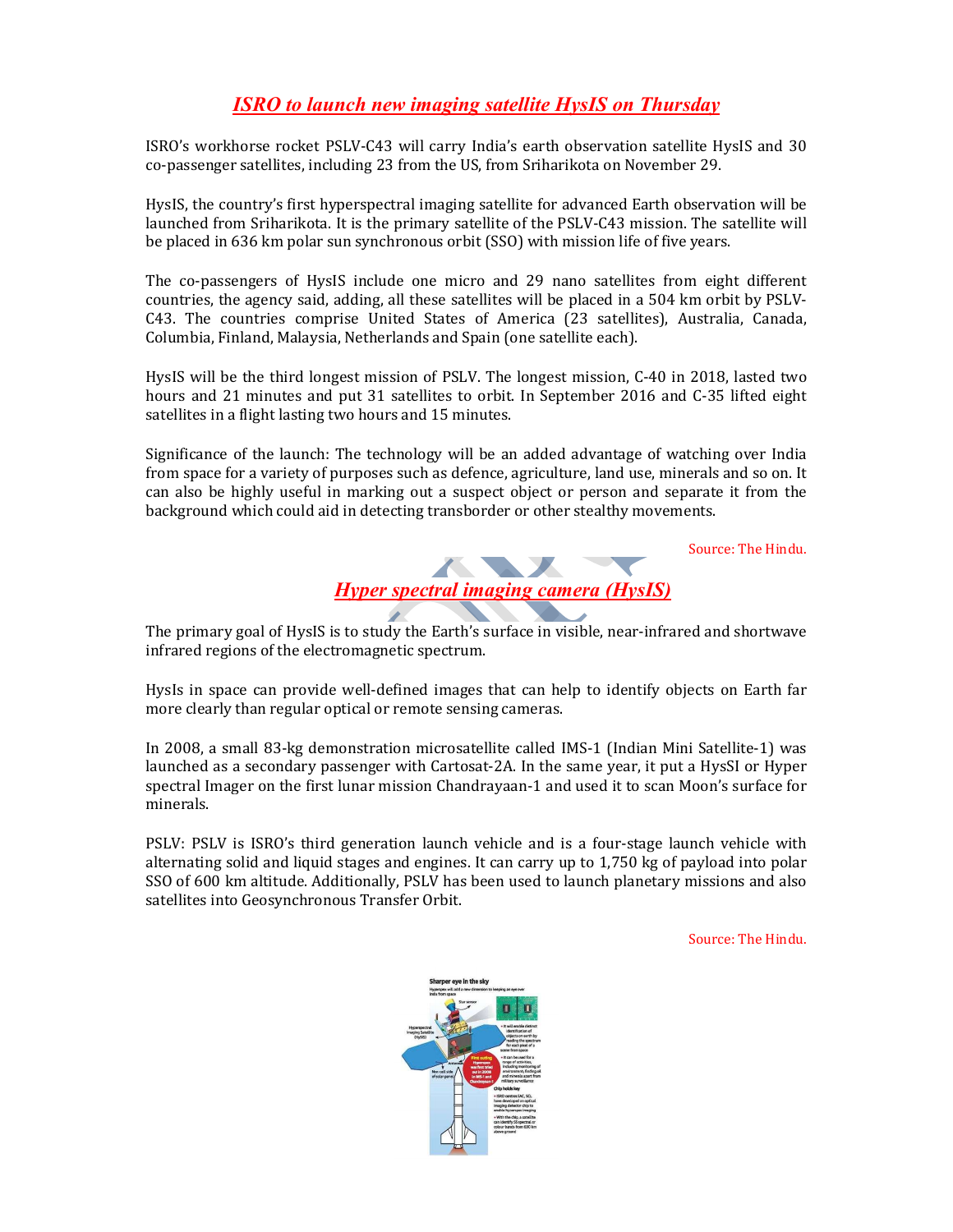### **Editorial**

#### To Read

#### A reinstated right to property will protect the poor

Indian political parties have mostly steered clear of making any commitment to a reinstated fundamental right to property, perhaps because of the belief that they would be seen to represent the interests of the rich rather than the poor. It is time to break this misconception The impoverished farmers who won a million hearts in Mumbai with their quiet dignity this summer are on the march again. They are now on their way to New Delhi to make their voice heard outside national Parliament. The list of demands is a long one, which is not surprising given the intensity of rural distress. However, one of their demands shows why it is now time to reinstate the right to property as a fundamental constitutional right.

The farmers from Nashik district of Maharashtra have been demanding that the government should recognize their legal rights over the land they till. A friend from Nashik who works with farmers there told me that many of the protesters are tribals who have been cultivating land controlled by the forest department. The Forest Rights Act of 2006 seeks to correct a historical wrong cemented during the colonial era. The lack of land rights has ensured that generations of tribal cultivators have got a raw deal from governments as well as banks. Hence the demand for property rights from the marching farmers.

It is well known that the Indian Constitution originally recognized the right to property as a fundamental right. That right came under attack beginning with the first amendment in 1951. Many of the subsequent laws that undermined property rights were hidden away from judicial scrutiny in the Ninth Schedule. Another big blow came during the epic legal battles after the nationalization of banks in 1969. The Morarji Desai government eventually scrapped the fundamental right to property with the forty-fourth amendment in 1978. In its place came Article 300-A that makes it possible for a citizen to be dispossessed without compensation through an act of legislation.

No major political party has made the reinstatement of the right to property as a campaign issue, though the Swatantra Party was galvanised by the proposal of the Jawaharlal Nehru government to replace small farmers with collective farms controlled by the state. There is a good reason why property rights is not a mainstream political hot button issue. The optics have been so bad that no rational politician would have liked to be identified with a campaign to protect property rights, for to do so would have made him appear to be a lobbyist of the rich.

Successive governments chipped away at the right to property by arguing that it was an obstacle in the way of pursuing the social justice agenda embedded in the directive principles of state policy. Consider the issue of farm land. It was very unequally divided when India became an independent country because of the colonial institution of zamindari. The estates kept growing in size as indebted peasants were dispossessed after loan defaults. Think of *Do Bigha Zameen*, the heart-wrenching 1953 movie directed by Bimal Roy. Even liberals saw the value in land reforms. The implicit assumption all the way till the right to property was removed from the list of fundamental rights was that it was essentially a concern of the rich. The poor had little stake in property rights; in fact, property rights were an obstacle in the battle against mass poverty. It is now time to turn the argument on its head.

It is the poor who have the biggest reason to cheer a reinstated fundamental right to property. There are two reasons for this. First, the poor have neither the legal resources nor the political heft to fight laws or administrative orders that allow governments take over their land. Second, the poor do not have enough opportunities to make a living in formal jobs in case they are forcibly separated from their property. It is important to reiterate that the most resonant battles for property rights over the past decade have been fought by the poor rather than the rich. The showdown in Singur a few years ago is a useful case in point.